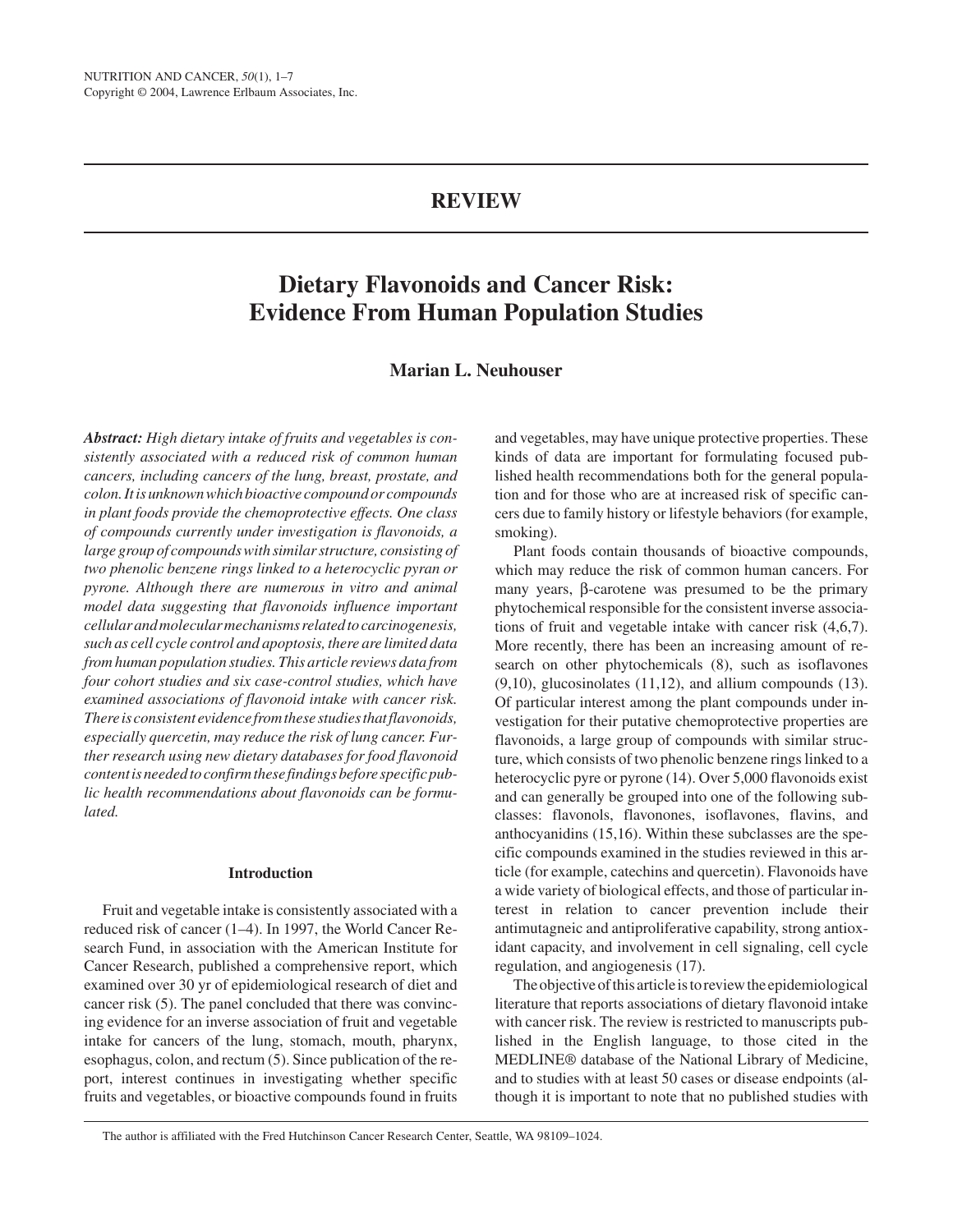fewer than 50 cancer cases were found in the literature search). We also focused this report on flavonoids found in fruits and vegetables because two reviews of tea polyphenols in relation to cancer risk have recently been published (18,19).

## **Food Sources of Flavonoids**

Flavonoids are ubiquitous in the plant food supply, but the subclasses do not seem to be uniformly distributed (15). For many plants, the skins of the fruit or the outer edge of the vegetable as well as the leaves contain the most concentrated sources of flavonoids. In addition, flavonoid content is influenced by factors such as season, sunlight, climate, and food preparation and processing (14).

Until recently, investigations of dietary flavonoid intake with cancer risk have been limited by the lack of reliable data on the flavonoid content of foods. The USDA Database for the Flavonoid Content of Selected Foods was published in early 2003. This database lists the flavonoid values for 19 compounds from 255 foods. All values in the database were generated by high-performance liquid chromatography (HPLC), which yields good separation of the myriad flavonoid compounds. Table 1 lists the subclasses of compounds included in the database, and details can be found at the Nutrient Data Laboratory website: http://www.nal.usda .gov/fnic/foodcomp. This resource greatly facilitates future quantitative studies of flavonoids and risk of cancer in humans. It is important to note, though, that the investigations reviewed here were all published prior to the release of the 2003 flavonoid database.

# **Cohort Studies of Dietary Flavonoids and Cancer Risk**

Table 2 gives results from five publications, conducted in four cohorts, which examined associations of dietary flavonoids with cancer risk in humans (20–24). The Zutphen Elderly Study has been collecting data on risk factors for chronic disease among elderly men in The Netherlands for nearly 20 yr. In 1994, an analysis showed a nearly statistically significant 43% reduced risk of all cancers associated with high vs. low consumption of flavonoids and a halving in risk for gastrointestinal and respiratory cancers  $(P = 0.06)$  (20). A later study from this cohort focusing on catechin reported no association of this particular compound with risk for any epithelial cancer or with risk for lung cancer (data not shown) (22). Men in the Alpha-Tocopherol Beta-Carotene Cancer Prevention Study (ATBC) were followed from enrollment in 1985–1988 to the end of the intervention trial in 1993. Hirvonen et al. reported that, among men whose dietary flavonoid intake was in the highest compared with the lowest quartile at baseline, there was a 44% reduced risk of lung cancer after a median follow-up time of 6 yr. There was a near statistically significant decreased risk of renal cell carcinoma and increased risk of colorectal cancer for the highest compared with the lowest quartiles of flavonoid consumption but no association with other cancers (21). Among postmenopausal women in Iowa, the highest vs. lowest quintile of baseline catechin intake was associated with an approximate halving in risk of rectal cancer after 13 yr of follow-up (23).

One of the largest and most comprehensive cohort studies was the Finnish Mobile Health Examination Survey, which evaluated five flavonoids and cancer risk at six organ sites after a maximum of 30 yr of follow-up (24). There was a statistically significant 58% and 36% reduction in lung cancer risk for men in the highest quartile of baseline quercetin and naringenin consumption, respectively, compared with men in the lowest quartile (24). Hesperetin consumption was associated with a statistically significant 42% reduction in lung cancer risk for the third compared with the first quartile of consumption, but there was no further protection at higher levels of consumption. Prostate cancer was the only other solid tumor for which there was a protective association from flavonoid consumption in this large cohort. Compared with men in the lowest quartile of myricetin intake, the risk of prostate cancer for those in the top quartile of consumption was reduced by 57%. None of the other flavonoids was sig-

**Table 1.** Bioactive Compounds and Their Food Sources in the 2003 USDA Database for the Flavonoid Content of Selected Foods*<sup>a</sup>*

| Subclass of Flavonoid | Specific Compounds                                                                                                                                                                                                                                      | Principal Food Sources                                                                                                        |  |  |  |
|-----------------------|---------------------------------------------------------------------------------------------------------------------------------------------------------------------------------------------------------------------------------------------------------|-------------------------------------------------------------------------------------------------------------------------------|--|--|--|
| <b>Flavonols</b>      | Quercetin, kaempferol, myricetin, isohamnetin                                                                                                                                                                                                           | Apples, black tea, blueberries, broccoli, buckwheat,<br>cocoa, cranberries, green beans, green tea, kale,<br>onions, red wine |  |  |  |
| Flavones              | Luteolin, apigenin                                                                                                                                                                                                                                      | Celery, parsley, peppermint                                                                                                   |  |  |  |
| <b>Flavonones</b>     | Hesperetin, naringenin, eriodictyol                                                                                                                                                                                                                     | Chili peppers, citrus fruits                                                                                                  |  |  |  |
| Flavon-3-ols          | $(+)$ -Catechin, $(+)$ -gallocatechin, $(-)$ -epicatechin,<br>(-)-epigallocatechin, (-)-epicatechin 3-gallate,<br>(-)epigallocatechin 3-gallate, theaflavin,<br>theaflavin 3-gallate, the flavin 3'-gallate,<br>theaflavin 3,3'-digallate, thearubigins | Apricots, blackberries, black tea, broadbeans,<br>chocolate, grapes, green tea, red wine                                      |  |  |  |
| Anthocyanidins        | Cyanidin, delphinidin, malvidin, pelargonidin,<br>peonidin, petunidin                                                                                                                                                                                   | Blueberries, cherries, elderberries, raspberries, red<br>wine                                                                 |  |  |  |

*a:* http://www.nal.usda.gov/fnic/foodcomp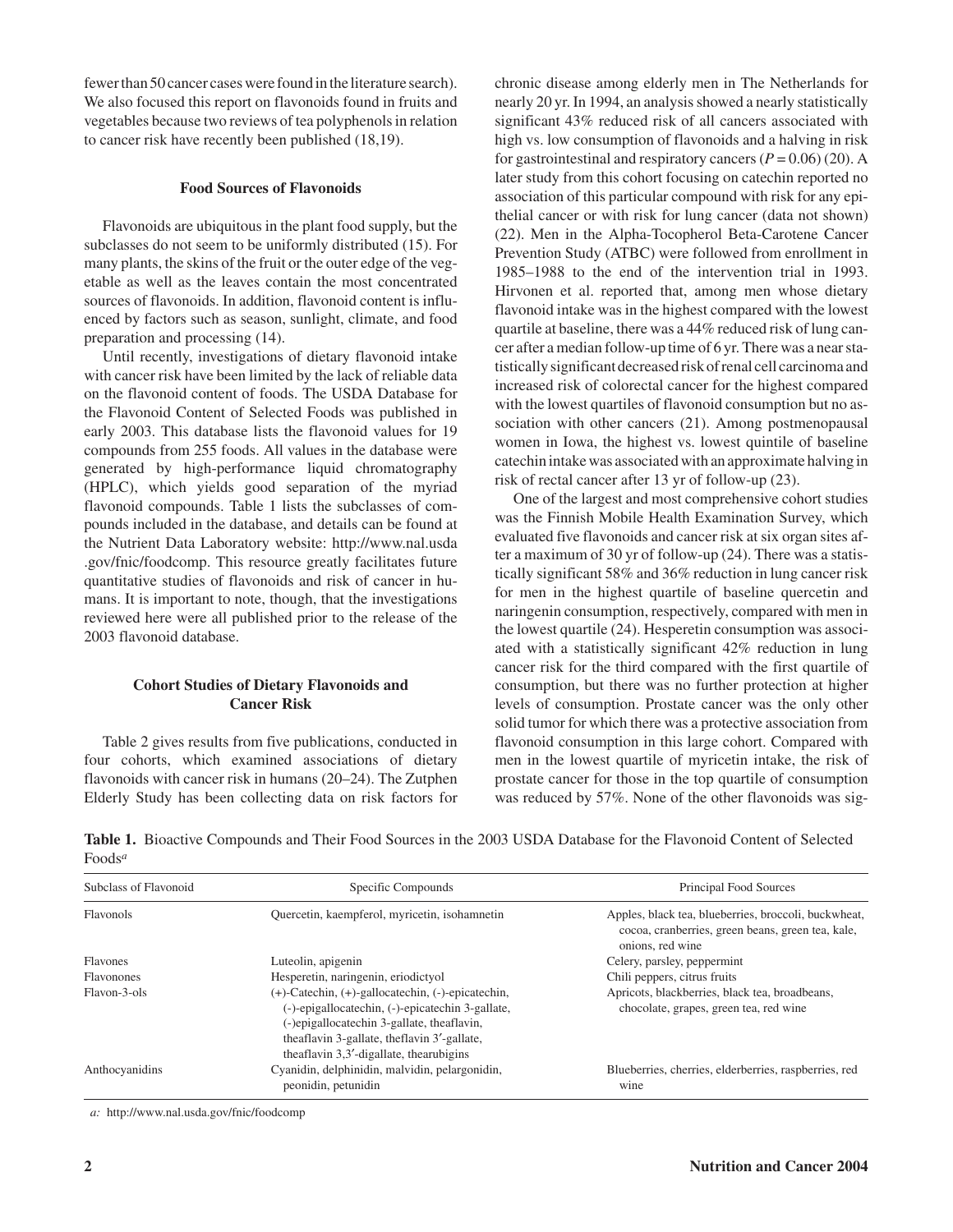|           |                 |                             |                       |                                  | <b>Odds Ratio</b>               |           |                                              |
|-----------|-----------------|-----------------------------|-----------------------|----------------------------------|---------------------------------|-----------|----------------------------------------------|
| Ref. (yr) | Location        | Subjects                    | Cancer                | Exposure                         | $(95\% \text{ CI})^a$           | $P$ Trend | Comments                                     |
| 20 (1994) | The Netherlands | 738 elderly men             |                       |                                  |                                 |           |                                              |
|           |                 | 75 cases                    | Any cancer            | Total<br>flavonoids <sup>b</sup> | $0.57(0.31, 1.08)^c$            | 0.08      |                                              |
| 21 (2001) | Finland         | 27,110 male smokers         |                       |                                  |                                 |           |                                              |
|           |                 | 791 cases                   | Lung                  | Total                            | $0.56(0.45, 0.69)^d$            | < 0.001   | Participants were enrolled                   |
|           |                 | 156 cases                   | Urothelial            | flavonoids $^b$                  | 1.2 $(0.73, 1.8)^d$             | 0.77      | in the Alpha-Tocopherol                      |
|           |                 | 59 cases                    | Renal                 |                                  | $0.63(0.36, 1.1)^d$             | 0.10      | <b>Beta-Carotene Cancer</b>                  |
|           |                 | 226 cases                   | Prostate              |                                  | 1.3 $(0.87, 1.8)^d$             | 0.24      | Prevention Study                             |
|           |                 | 133 cases                   | Colorectal            |                                  | 1.7 $(1.0, 2.7)^d$              | 0.10      |                                              |
|           |                 | 111 cases                   | Stomach               |                                  | 1.2 $(0.71, 1.9)^d$             | 0.51      |                                              |
| 22(2001)  | The Netherlands | 728 elderly men             |                       |                                  |                                 |           |                                              |
|           |                 | 96 cases                    | Epithelial cancer $e$ | Catechin                         | $0.94(0.56, 1.59)^f$            | 0.82      | Cohorts for Refs. 20 and 22<br>are identical |
| 23 (2002) | Iowa            | 34,651 postmenopausal women |                       |                                  |                                 |           |                                              |
|           |                 | 137 cases                   | Upper digestive       | Catechin                         | $0.71(0.46, 1.11)^g$            | 0.31      |                                              |
|           |                 | 635 cases                   | Colon                 |                                  | $1.10(0.85, 1.44)^g$            | 0.63      |                                              |
|           |                 | 132 cases                   | Rectum                |                                  | $0.55(0.32, 0.95)$ <sup>g</sup> | 0.02      |                                              |
|           |                 | 549 cases                   | Lung                  |                                  | $0.94(0.72, 1.23)^g$            | 0.94      |                                              |
|           |                 | $1,069$ cases               | <b>Breast</b>         |                                  | $1.04(0.84, 1.28)^{g,h}$        | 1.0       |                                              |
|           |                 | 276 cases                   | Uterus                |                                  | $1.00 (0.73, 1.36)^{g,h}$       | 0.54      |                                              |
|           |                 | 151 cases                   | Ovary                 |                                  | $0.73(0.44, 1.24)^{g,h}$        | 0.21      |                                              |
|           |                 | 130 cases                   | Pancreas              |                                  | $0.74(0.46, 1.20)^g$            | 0.77      |                                              |
|           |                 | 114 cases                   | Kidney                |                                  | $0.73(0.40, 1.32)^g$            | 0.12      |                                              |
|           |                 | 103 cases                   | Bladder               |                                  | $1.12(0.65, 1.93)^g$            | 0.93      |                                              |

#### **Table 2.** Cohort Studies of Dietary Flavonoids and Cancer Risk

*(continued)*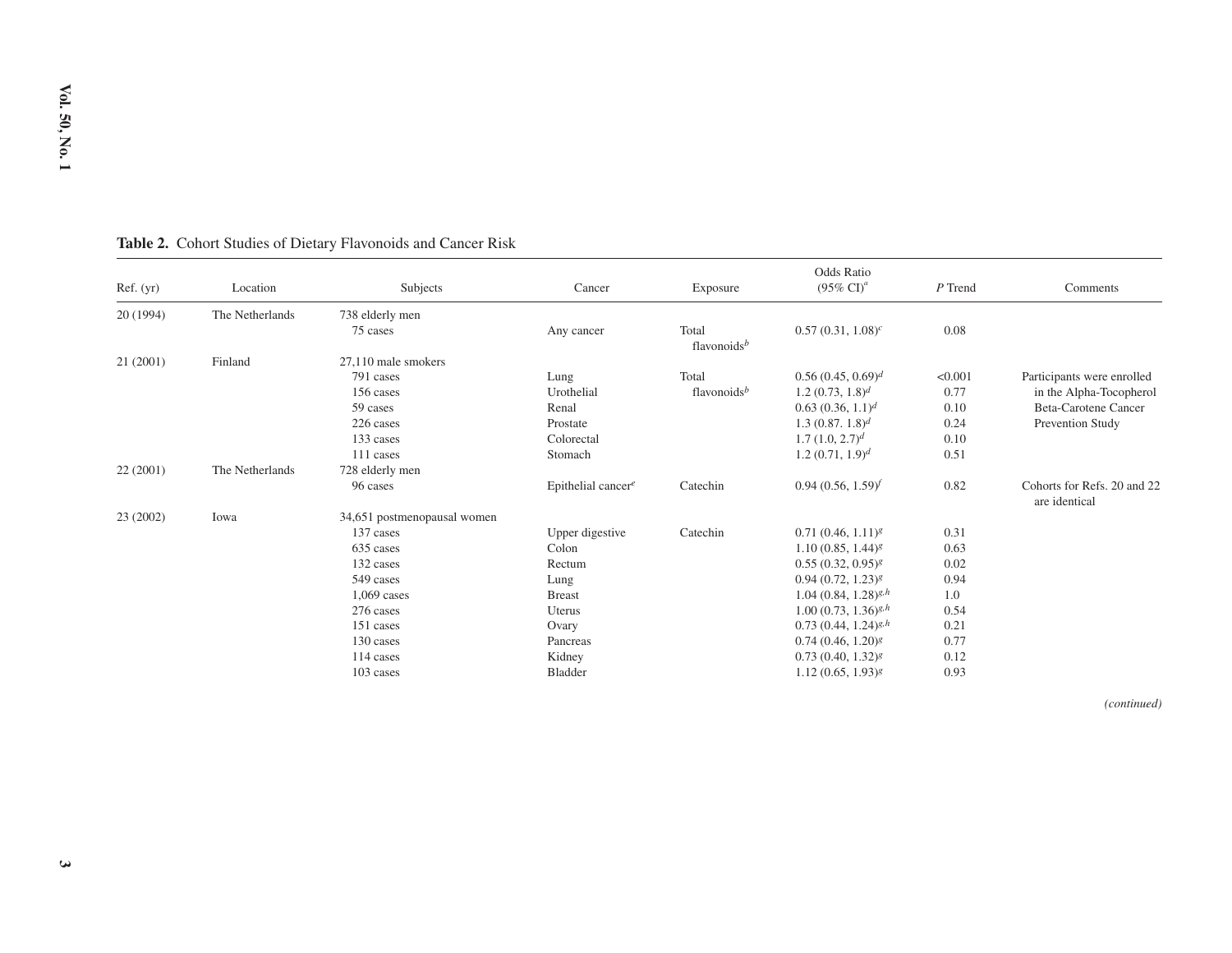| Ref. (yr) | Location | Subjects                      | Cancer         | Exposure   | Odds Ratio<br>$(95\% \text{ CI})^a$ | $P$ Trend | Comments                 |
|-----------|----------|-------------------------------|----------------|------------|-------------------------------------|-----------|--------------------------|
| 24 (2002) | Finland  | 9,865 adult males and females |                |            |                                     |           |                          |
|           |          | 74 cases                      | Stomach        | Quercetin  | $1.03 (0.52, 2.07)^i$               | 0.82      |                          |
|           |          |                               |                | Kaempferol | $1.14(0.59, 2.22)^i$                | 0.98      |                          |
|           |          |                               |                | Myricetin  | $1.16(0.59, 2.26)^i$                | 0.29      |                          |
|           |          |                               |                | Hesperetin | $0.88(0.43, 1.80)^i$                | 0.67      |                          |
|           |          |                               |                | Naringenin | $0.94(0.47, 1.88)^i$                | 0.67      |                          |
|           |          | 90 cases                      | Colorectal     | Quercetin  | $0.62(0.33, 1.17)^i$                | 0.22      |                          |
|           |          |                               |                | Kaempferol | $1.13(0.60, 2.12)^i$                | 0.96      |                          |
|           |          |                               |                | Myricetin  | $1.31(0.71, 2.43)^i$                | 0.39      |                          |
|           |          |                               |                | Hesperetin | $0.97(0.50, 1.90)^i$                | 0.84      |                          |
|           |          |                               |                | Naringenin | $0.93(0.48, 1.82)^i$                | 0.95      |                          |
|           |          | 81 cases                      | Urinary organs | Quercetin  | $0.87(0.44, 1.72)^t$                | 0.49      |                          |
|           |          |                               |                | Kaempferol | $0.67(0.34, 1.31)^i$                | 0.11      |                          |
|           |          |                               |                | Myricetin  | $0.78(0.41, 1.49)^i$                | 0.23      |                          |
|           |          |                               |                | Hesperetin | $0.83(0.40, 1.70)^i$                | 0.94      |                          |
|           |          |                               |                | Naringenin | $0.81(0.39, 1.66)^i$                | 0.90      |                          |
|           |          | 169 cases                     | Lung           | Quercetin  | $0.42(0.25, 0.72)^i$                | 0.001     | Men only, 5,128 males in |
|           |          |                               |                | Kaempferol | $0.81(0.51, 1.28)^i$                | 0.26      | cohort                   |
|           |          |                               |                | Myricetin  | $1.20 (0.78, 1.83)^i$               | 0.98      |                          |
|           |          |                               |                | Hesperetin | $0.74(0.46, 1.18)^i$                | 0.07      |                          |
|           |          |                               |                | Naringenin | $0.64(0.39, 1.04)^i$                | 0.02      |                          |
|           |          | 95 cases                      | Prostate       | Quercetin  | $0.76(0.40, 1.42)^i$                | 0.35      |                          |
|           |          |                               |                | Kaempferol | $1.03 (0.53, 2.02)^i$               | 0.54      |                          |
|           |          |                               |                | Myricetin  | $0.43$ $(0.22, 0.86)^i$             | 0.002     |                          |
|           |          |                               |                | Hesperetin | 1.47 $(0.80, 2.71)^i$               | 0.26      |                          |
|           |          |                               |                | Naringenin | 1.48 $(0.80, 2.73)^i$               | 0.27      |                          |
|           |          | 125 cases                     | <b>Breast</b>  | Ouercetin  | $0.62(0.37, 1.03)^i$                | 0.25      | 4,647 females in cohort  |
|           |          |                               |                | Kaempferol | $0.87(0.53, 1.41)^i$                | 0.70      |                          |
|           |          |                               |                | Myricetin  | $0.95(0.57, 1.60)^i$                | 0.63      |                          |
|           |          |                               |                | Hesperetin | $1.08(0.63, 1.86)^i$                | 0.93      |                          |
|           |          |                               |                | Naringenin | 1.14 $(0.67, 1.94)^i$               | 0.82      |                          |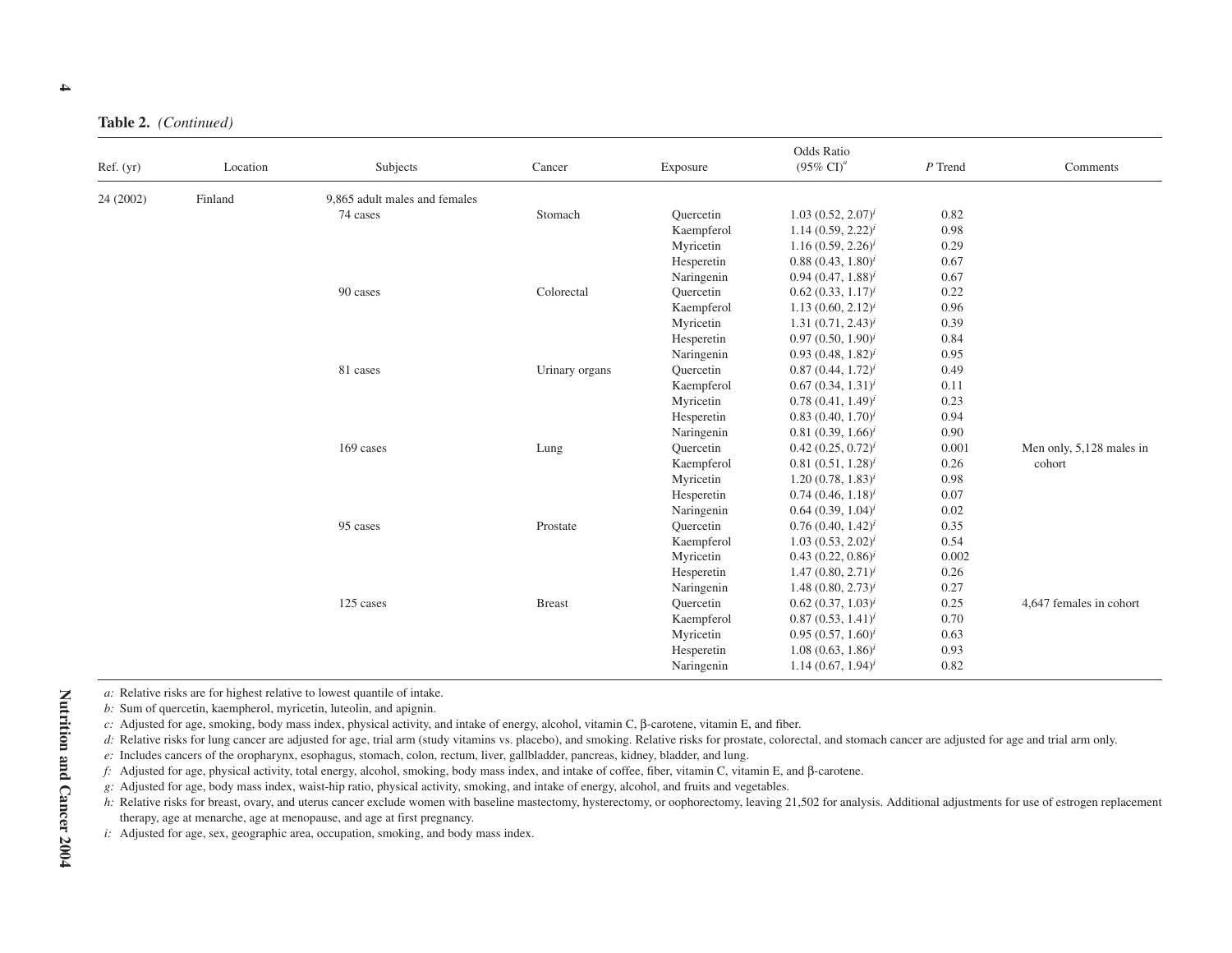| Ref. (yr) | Location | Subjects                                                                                                     | Cancer         | Exposure            | Odds Ratio<br>$(95\% \text{ CI})^a$ | $\boldsymbol{P}$<br>Trend | Comments                                         |
|-----------|----------|--------------------------------------------------------------------------------------------------------------|----------------|---------------------|-------------------------------------|---------------------------|--------------------------------------------------|
| 25 (1998) | Spain    | $103$ cases and $206$                                                                                        | Lung           | Ouercetin           | 1.89 $(0.72, 4.92)^b$               | 0.19                      | Females only; cases and                          |
|           |          | hospital controls                                                                                            |                | Kaempferol          | $0.51(0.22, 1.17)^b$                | 0.10                      | controls matched on age,                         |
|           |          |                                                                                                              |                | Luteolin            | $0.59(0.24, 1.43)^{b}$              | 0.40                      | area of residence, and<br>hospital               |
| 26 (1999) | Uruguay  | 541 cases and 540<br>hospital controls                                                                       | Lung           | Total<br>flavonoids | $0.59(0.40, 0.87)^c$                | 0.01                      | Males only; cases and<br>controls matched on age |
|           |          |                                                                                                              |                | Ouercetin           | $0.58(0.39, 0.85)^c$                | 0.0007                    | $(10 \text{ yr})$ , residence, and               |
|           |          |                                                                                                              |                | Kaempferol          | $0.79(0.55, 1.17)^c$                | 0.16                      | urban/rural status                               |
| 27 (1999) | Spain    | 497 cases and 547<br>neighborhood<br>controls $+566$<br>hospital controls                                    | <b>Bladder</b> | Quercetin           | 1.21(0.8, 1.9)                      | 0.94                      | Cases and controls matched                       |
|           |          |                                                                                                              |                | Kaempferol          | 1.35(0.9, 2.1)                      | 0.11                      | by sex, age, area of                             |
|           |          |                                                                                                              |                | Luteolin            | 0.95(0.6, 1.4)                      | 0.40                      | residence, and hospital                          |
|           |          |                                                                                                              |                | Myricetin           | 0.82(0.6, 1.2)                      | 0.20                      |                                                  |
| 28 (1999) | Spain    | 354 cases and 354<br>hospital controls                                                                       | Stomach        | Quercetin           | $0.62(0.35, 1.10)^d$                | 0.02                      | Cases and controls matched                       |
|           |          |                                                                                                              |                | Kaempferol          | $0.48~(0.26, 0.88)^d$               | 0.04                      | by age, sex, area of                             |
|           |          |                                                                                                              |                | Myricetin           | $1.12(0.67, 1.85)^d$                | 0.45                      | residence, and hospital                          |
| 29 (2000) | Hawaii   | 582 cases selected<br>from the Hawaii<br>SEER <sup>e</sup> Cancer<br>Registry and 582<br>population controls | Lung           | Ouercetin           | 0.7(0.4, 1.1)                       | 0.07                      | Cases and controls matched                       |
|           |          |                                                                                                              |                | Kaempferol          | 0.9(0.5, 1.4)                       | 0.41                      | on sex, ethnicity, and age                       |
|           |          |                                                                                                              |                | Myricetin           | $1.0(0.6, 1.6)^f$                   | 0.42                      |                                                  |
|           |          |                                                                                                              |                | Hesperetin          | $1.2(0.7, 2.0)^f$                   | 0.54                      |                                                  |
|           |          |                                                                                                              |                | Naringenin          | 0.7(0.5, 1.1)                       | 0.17                      |                                                  |
| 30 (2003) | Greece   | 820 cases and 1,548                                                                                          | <b>Breast</b>  | <b>Flavonones</b>   | $0.96(0.87, 1.07)^g$                |                           | Hospital controls were                           |
|           |          | hospital controls                                                                                            |                | Flavan-3-ols        | $0.93(0.78, 1.11)^g$                |                           | either visitors or                               |
|           |          |                                                                                                              |                | Flavonols           | $0.91(0.78, 1.06)^g$                |                           | orthopedic patients                              |

*a:* Odds Ratios are for the highest compared with the lowest quantile of intake.

*b:* Adjusted for intake of vitamin E, vitamin C, total carotenoids, and each of the other flavonoids.

*c:* Adjusted for age, education, family history of lung cancer, body mass index, smoking, total energy, and total fat intake.

*d:* Adjusted for intake of total energy, nitrites, nitrosamines, vitamin C, total carotenoids, and each of the other flavonoids.

*e:* Surveillance, Epidemiology and End Results is a cancer registry program of the National Cancer Institute.

*f:* Adjusted for smoking and intake of β-carotene and saturated fat.

*g:* Odds ratios are per 1 SD increase in intake of the compound per day. Adjusted for age, place of birth, age at first pregnancy, age at menarche, menopausalstatus, body mass index, fruit and vegetable consumption, and other flavonoids. Authors did not break down the classes into specific flavonoid compounds. Readers are referred to Table 1.

nificantly associated with cancer risk at any site in the Finnish Mobile Health Survey (24).

## **Case-Control Studies of Flavonoids and Cancer Risk**

Table 3 gives results from six case-control studies of dietary flavonoid intake and cancer risk (25–30). Total flavonoids and quercetin were associated with a reduced risk of lung cancer in two studies but a nonsignificant increased risk in a third study (25,26,29). The magnitude of protection ranged from 30% to 42% reduction in risk for persons in the top vs. bottom quantiles of intake. High vs. low quercetin and kaempferol intakes were associated with 40% and 50% reduction in risk, respectively, for stomach cancer. There was no statistically significant association of any flavonoids with either bladder cancer or breast cancer risk (27,30).

#### **Commentary**

The cohort and case-control studies reviewed in this article provide modest evidence that flavonoid intake may reduce cancer risk. The evidence is particularly intriguing for inverse associations of total flavonoids, foods rich in flavonoids and quercetin against lung cancer (21,24,26,29). Only one study examined rectal cancer, but there was evidence of a halving of risk associated with high vs. low catechin intake (23). Because only a very limited number of epidemiological studies have been conducted to examine the associations of dietary intake of flavonoids with cancer risk, it is premature to make public health recommendations at this time. However, the data to date are promising and emphasize the need for further investigations of these important bioactive plant compounds.

Flavonoids influence several important biological functions, which may explain the observed inverse associations of flavonoids with cancer risk. The free radical scavenging ability of flavonoids has been fairly well characterized in experimental systems. More recently, in vitro and animal model systems suggest that flavonoids influence signal transduction pathway (31,32), stimulate apoptosis (33), inhibit inflammation (34), and inhibit proliferation in human cancer cell lines (35). Selected flavonoids may also increase transcription of phase II detoxifying enzymes, which supports a cancer protective effect via the clearance of procarcinogenic substances that are detoxified and eliminated by phase II enzyme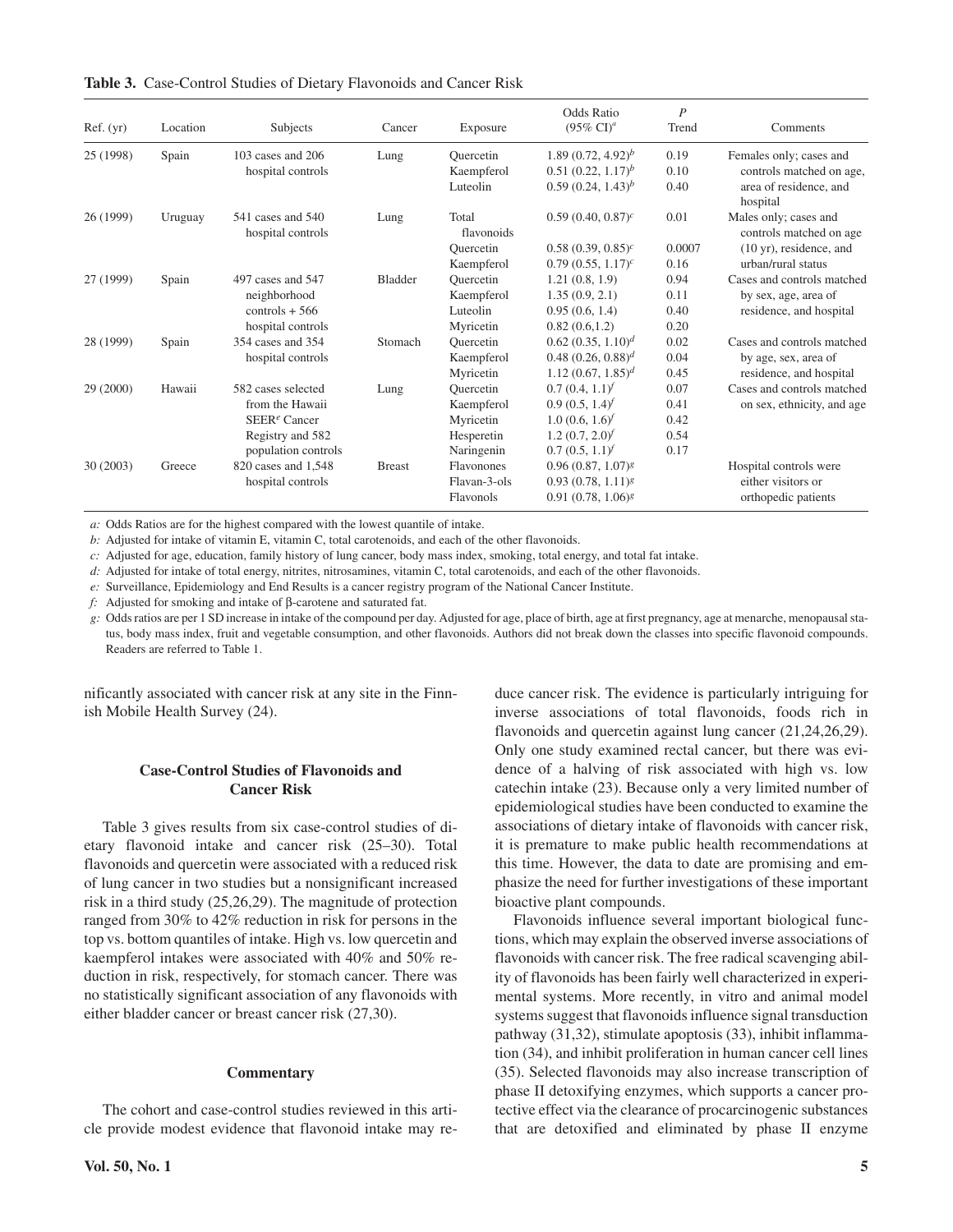products (36). A study conducted with azoxymethane (AOM)-treated mice who were fed with either a standard diet, a standard diet plus rutin, or a standard diet plus quercetin showed that the flavonoids substantially decreased the number of focal areas of dysplasia that were induced by the AOM exposure (37). This type of evidence is intriguing because it suggests that flavonoids may be related to events early in the carcinogenesis pathway. With this in mind, future studies in human populations may benefit most from cohort designs, which can assess diet over a prolonged period of time and capture dietary exposures that influence early carcinogenic events. One important caveat, however, is that these in vitro and animal model studies tested isolated flavonoids, which may not accurately represent the action of the compound in the context of the food matrix in a mixed diet.

Limitations of the observational studies reviewed in this article must be noted. All studies in nutritional epidemiology are limited by the fact that bioactive compounds in foods are highly correlated. The influence of any one nutrient or compound is not completely independent of other nutrients (38). The possibility cannot be ruled out that the protective associations observed for flavonoids are simply either markers of unmeasured constituents of plants or a marker of a generally healthy lifestyle. Moreover, the variability in findings across the studies reviewed in this article may be due to differences in study design and analysis. For example, food-frequency questionnaires were used in some studies (29), whereas diet histories (21,24) or household food disappearance data (22) were used in other studies. Estimates of dietary intake using different assessment methods are not necessarily comparable. The studies also used different nutrient databases to obtain flavonoid values, which could contribute to the inconsistencies in result. It is also important to note that databases are not able to capture all of the variability in plant flavonoid content that may be attributable to factors such as sunlight and heat. Another potential limitation is that, whereas the Zutphen Elderly Study, ATBC, and the Iowa Women's Health Study assessed total flavonoids or one class of flavonoids (catechin), the other cohorts and most of the case-control studies assessed exposure to very specific flavonoids. These differences in the exposure may have contributed to inconsistencies in study findings. Finally, studies did not uniformly adjust relative risks or odds ratios for potential confounding factors. As with all observational investigations, residual confounding can still occur in spite of statistical adjustments, which can bias estimates of risk. For these reasons, caution should be exercised in the interpretation of the results presented in this article.

#### **Conclusion**

In conclusion, there is modest evidence that flavonoids, particularly quercetin, are inversely associated with cancer risk. Additional studies using updated dietary databases with HPLC values for flavonoid estimates from food will provide evidence regarding the strength of association of these plant

compounds with cancer risk. Moreover, feeding studies that are able to characterize the absorption, metabolism, and disposition of plant flavonoids and their interaction with key enzyme systems will be critical to understanding the biological basis for an inverse association of flavonoid intake with cancer risk. In the meantime, the public is urged to follow dietary guidance for cancer prevention, which includes consumption of five or more servings of fruits and vegetables per day.

#### **Acknowledgments and Notes**

This research was supported by funds from the Fred Hutchinson Cancer Research Center (NCI CA15704). Address correspondence to M. L. Neuhouser, Senior Staff Scientist, Fred Hutchinson Cancer Research Center, 1100 Fairview Avenue North, M4-B402, PO Box 19024, Seattle, WA 98109–1024. Phone: (206) 667–4797. FAX: (206) 667–7850. E-mail: mneuhous@fhcrc.org.

Submitted 15 April 2004; accepted in final form 8 July 2004.

#### **References**

- 1. Steinmetz K and Potter JD: Vegetables, fruit, and cancer. I. Epidemiology. *Cancer Causes Control* **2,** 325–357, 1991.
- 2. Steinmetz K and Potter JD: A review of vegetables, fruit, and cancer. II. Mechanisms. *Cancer Causes Control* **2,** 427–442, 1991.
- 3. Steinmetz K and Potter JD: Vegetables, fruit and cancer prevention: a review. *J Am Diet Assoc* **96,** 1027–1039, 1996.
- 4. Ziegler RG, Mayne ST, and Swanson CA: Nutrition and lung cancer. *Cancer Causes Control* **7,** 157–177, 1996.
- 5. World Cancer Research Fund: *Food, Nutrition and the Prevention of Cancer: A Global Perspective*. Washington, DC: American Institute for Cancer Research, 1997.
- 6. Ziegler RG: Vegetables, fruits, and carotenoids and the risk of cancer. *Am J Clin Nutr* **53** Suppl, 251S–259S, 1991.
- 7. Mayne ST, Janerich DT, Greenwald P, Chorost S, Tucci C, et al.: Dietary beta-carotene and lung cancer risk in U.S. nonsmokers. *JNCI* **86,** 33–38, 1994.
- 8. Craig WJ: Phytochemicals: guardians of our health. *J Am Diet Assoc* **97** Suppl 2, 199S–204S, 1997.
- 9. Adlercreutz H, Mazur W, Bartels P, Elomaa V-V, Watanabe S, et al.: Phytoestrogens and prostate disease. *J Nutr* **130** Suppl, 658S–659S, 2000.
- 10. Lampe J: Isoflavonoid and lignan phytoestrogens as dietary biomarkers. *J Nutr* **133** Suppl, 956S–964S, 2003.
- 11. Brooks J, Paton V, and Vidanes G: Potent induction of phase 2 enzymes in human prostate cells by sulforaphane. *Cancer Epidemiol Biomarkers Prev* **10,** 949–954, 2001.
- 12. Shapiro TA, Fahey JW, Wade KL, Stephenson KK, and Talalay P: Human metabolism and excretion of cancer chemoprotective glucosinolates and isothiocyanates of cruciferous vegetables. *Cancer Epidemiol Biomarkers Prev* **7,** 1091–1100, 1998.
- 13. Hageman G, Krul C, van Herwijnen M, Schilderman P, and Kleinjans J: Assessment of the anticarcinogenic potential of raw garlic in humans. *Cancer Lett* **114,** 161–162, 1997.
- 14. Aherne SA and O'Brien NM: Dietary flavonols: chemistry, food content, and metabolism. *Nutrition* **18,** 75–81, 2002.
- 15. Beecher GR: Overview of dietary flavonoids: nomenclature, occurrence and intake. *J Nutr* **133** Suppl, 3248S–3265S, 2003.
- 16. Dwyer JT and Peterson JJ: Measuring flavonoid intake: need for advanced tools. *Public Health Nutr* **5,** 925–930, 2002.
- 17. Hertog MGL, Hollman PCH, and Katan MB: Content of potentially anticarcinogenic flavonoids of 28 vegetables and 9 fruits commonly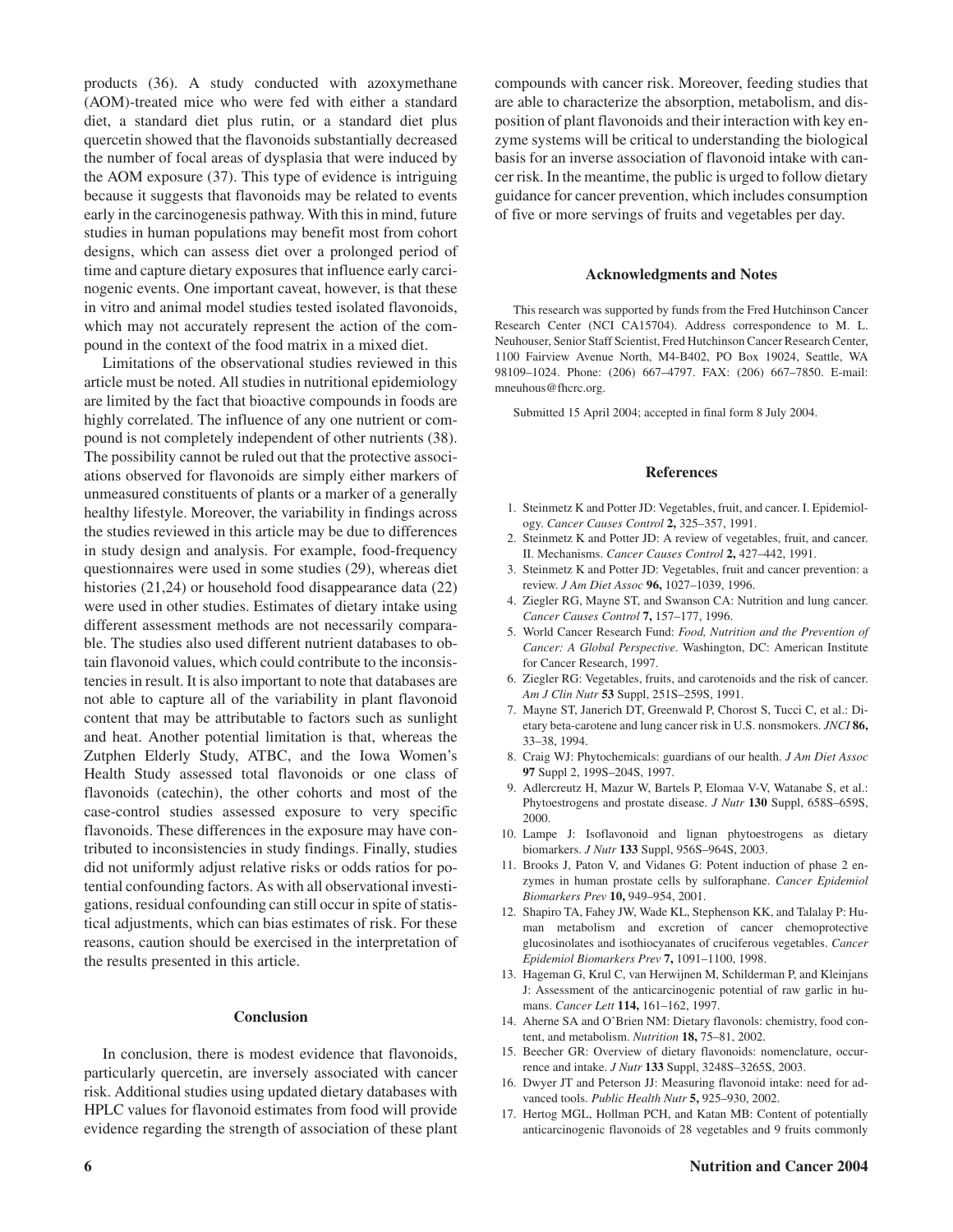consumed in The Netherlands. *J Agric Food Chem* **40,** 2379–2383, 1992.

- 18. Yang CS, Yang GY, Chung JY, Lee MJ, and Li C: Tea and tea polyphenols in cancer prevention. *Adv Exp Med Biol* **492,** 39–53, 2001.
- 19. McKay DL and Blumberg JB: The role of tea in human health: an update. *J Am Coll Nutr* **21,** 1–13, 2002.
- 20. Hertog MGL, Feskens EJM, Hollman PCH, Katan MB, and Kromhout D: Dietary flavonoids and cancer risk in the Zutphen Elderly Study. *Nutr Cancer* **22,** 175–184, 1994.
- 21. Hirvonen T, Virtamo J, Korhonen P, Albanes D, and Pietinen P: Flavonol and flavone intake and the risk of cancer in male smokers (Finland). *Cancer Causes Control* **12,** 789–796, 2001.
- 22. Arts IC, Hollman PC, Bueno de Mesquita HB, Feskens EJ, and Kromhout D: Dietary catechins and epithelial cancer incidence: the Zutphen elderly study. *Int J Cancer* **92,** 298–302, 2001.
- 23. Arts ICW, Jacobs DR, Gross M, Harnack LJ, and Folsom AR: Dietary catechins and cancer incidence among postmenopausal women: the Iowa Women's Health Study (United States). *Cancer Causes Control* **13,** 373–382, 2002.
- 24. Knekt P, Kumpulainen J, Jarvinen R, Rissanen H, Heliovaara M, et al.: Flavonoid intake and risk of chronic diseases. *Am J Clin Nutr* **76,** 560–568, 2002.
- 25. Garcia-Closas R, Agudo A, Gonzalez CA, and Riboli E: Intake of specific carotenoids and flavonoids and the risk of lung cancer in women in Barcelona, Spain. *Nutr Cancer* **32,** 154–158, 1998.
- 26. De Stefani E, Boffetta P, Deneo-Pellegrini H, Mendilaharsu M, Carzoglio JC, et al.: Dietary antioxidants and lung cancer risk: a case-control study in Uruguay. *Nutr Cancer* **34,** 100–110, 1999.
- 27. Garcia R, Gonzalez CA, Agudo A, and Riboli E: High intake of specific carotenoids and flavonoids does not reduce the risk of bladder cancer. *Nutr Cancer* **35,** 212–214, 1999.
- 28. Garcia-Closas R, Gonzalez CA, Agudo A, and Riboli E: Intake of specific carotenoids and flavonoids and the risk of gastric cancer in Spain. *Cancer Causes Control* **10,** 71–75, 1999.
- 29. Le Marchand L, Murphy SP, Hankin JH, Wilkens LR, and Kolonel LN: Intake of flavonoids and lung cancer. *JNCI* **92,** 154–160, 2000.
- 30. Peterson J, Lagiou P, Samoli E, Lagiou A, Katsouyanni K, et al.: Flavonoid intake and breast cancer risk: a case-control study in Greece. *Br J Cancer* **89,** 1255–1259, 2003.
- 31. Frigo DE, Duong BN, Melnik LI, Schief LS, Collins-Burrow BM, et al.: Flavonoid phytochemicals regulate activator protein-1 signal transduction pathways in endometrial and kidney stable cell lines. *J Nutr* **132,** 1848–1853, 2002.
- 32. Morrow DM, Fitzsimmons PE, Chopra M, and McGlynn H: Dietary supplementation with the anti-tumour promoter quercetin: its effects on matrix metalloproteinase gene regulation. *Mutat Res* **480–481,** 269–276, 2001.
- 33. Choi JA, Kim JY, Lee JY, Kang CM, Kwon HJ, et al.: Induction of cell cycle arrest and apopotosis in human breast cancer cells by quercetin. *Int J Oncol* **19,** 837–844, 2001.
- 34. Cho KJ, Yun CH, Packer L, and Chung AS: Inhibition mechanisms of bioflavonoids extracted from the bark of the Pinus maritima on the expression of proinflammatory cytokines. *Ann NY Acad Sci* **928,** 141–156, 2001.
- 35. Manthey JA and Guthrie N: Antiproliferative activities of citrus flavonoids against six human cancer cell lines. *J Agril Food Chem* **50,** 5837–5843, 2002.
- 36. Valerio LG, Kepa JK, Pickwell GV, and Quattrochi LC: Induction of human NAD(P)H:quinone oxidoreductase (NQO1) gene expression by the flavonol quercetin. *Toxicol Lett* **119,** 49–57, 2001.
- 37. Yang K, Lamprecht SA, Liu Y, Shinozaki H, Fan K, et al.: Chemoprevention studies of the flavonoids quercetin and rutin in normal and azoxymethane-treated mouse colon. *Carcinogenesis* **21,** 1655–1660, 2000.
- 38. Willett W: *Nutritional Epidemiology*, 2nd ed. New York: Oxford Universal Press, 1998.